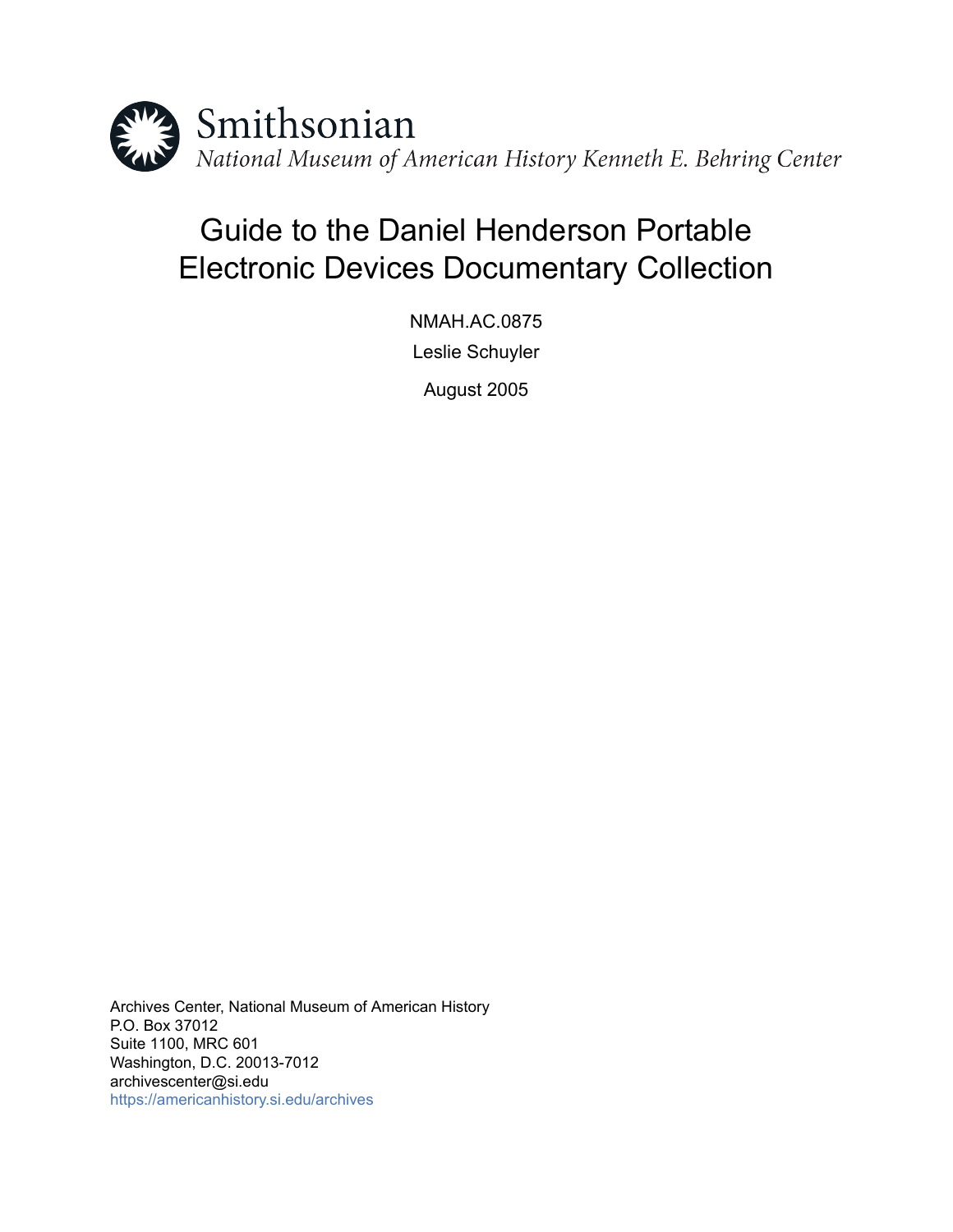# **Table of Contents**

<span id="page-1-0"></span>

| Series 2: Book Two (Photocopied American patents), 1978-1995 6          |  |
|-------------------------------------------------------------------------|--|
|                                                                         |  |
| Series 4: Book Four (Photocopied American patents), 1992-2002 8         |  |
| Series 5: Book Five (Photocopied American, French, German, and Japanese |  |
|                                                                         |  |
|                                                                         |  |
|                                                                         |  |
|                                                                         |  |
|                                                                         |  |
|                                                                         |  |
|                                                                         |  |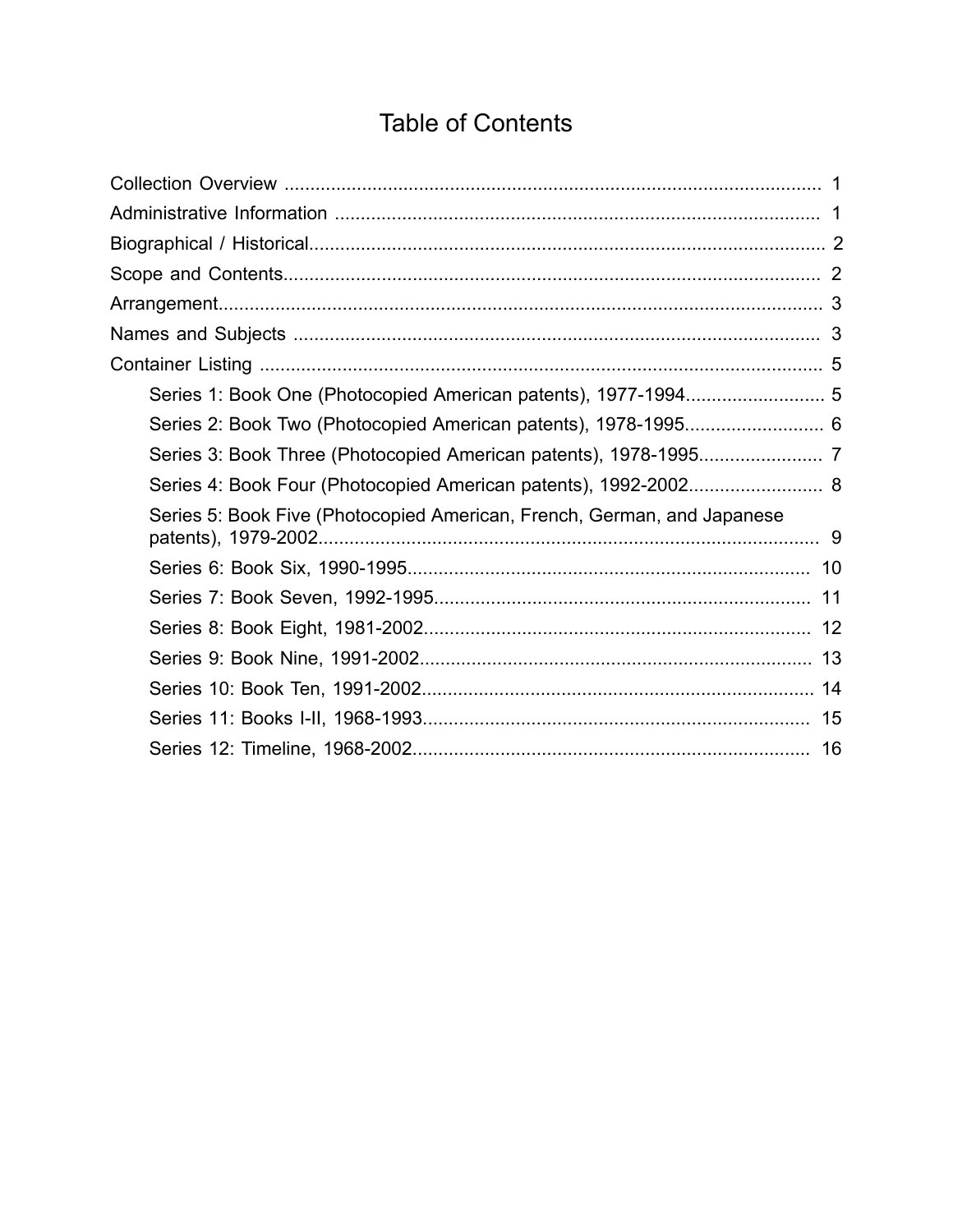### <span id="page-2-0"></span>**Collection Overview**

| <b>Repository:</b> | Archives Center, National Museum of American History                                                                                                                                                                                                                                                                                            |  |  |
|--------------------|-------------------------------------------------------------------------------------------------------------------------------------------------------------------------------------------------------------------------------------------------------------------------------------------------------------------------------------------------|--|--|
| Title:             | Daniel Henderson Portable Electronic Devices Documentary Collection                                                                                                                                                                                                                                                                             |  |  |
| Date:              | 1968-2002                                                                                                                                                                                                                                                                                                                                       |  |  |
| Identifier:        | NMAH.AC.0875                                                                                                                                                                                                                                                                                                                                    |  |  |
| Creator:           | Henderson, Daniel<br>Hashimoto, Kazuo                                                                                                                                                                                                                                                                                                           |  |  |
| Extent:            | 3 Cubic feet (9 boxes, 1 oversized folder)                                                                                                                                                                                                                                                                                                      |  |  |
| Language:          | Collection is in English. Some materials in Japanese, German and<br>French.                                                                                                                                                                                                                                                                     |  |  |
| Summary:           | The collection consists of photocopied American, Japanese, German,<br>and French patents; photocopied articles, advertisements, news<br>releases, user manuals, buyer's guides, company analyses, technical<br>references, and an oversize timeline documenting the history and<br>development of cellular phones and related wireless devices. |  |  |

### <span id="page-2-1"></span>**Administrative Information**

#### Acquisition Information

The collection was donated to the Archives Center, National Museum of American History by Daniel Henderson on April 25, 2003.

#### Separated Materials

The Division of Work and Industry (formerly the Division of Information, Technology and Society) holds artifacts, such as telephone answering machines, cell phones and related wireless devices related to this collection. See accession # 2003.0095.

#### Processing Information

Processed by Leslie Schuyler (intern), August 2005; revised Alison Oswald, archivist, November 2010; supervised by Vanessa Simmons, archivist.

#### Preferred Citation

Daniel Henderson Portable Electronic Devices Documentary Collection, Archives Center, National Museum of American History

#### **Restrictions**

The collection is open for research use.

#### Conditions Governing Use

Collection items available for reproduction, but the Archives Center makes no guarantees concerning copyright restrictions. Other intellectual property rights may apply. Archives Center cost-recovery and use fees may apply when requesting reproductions.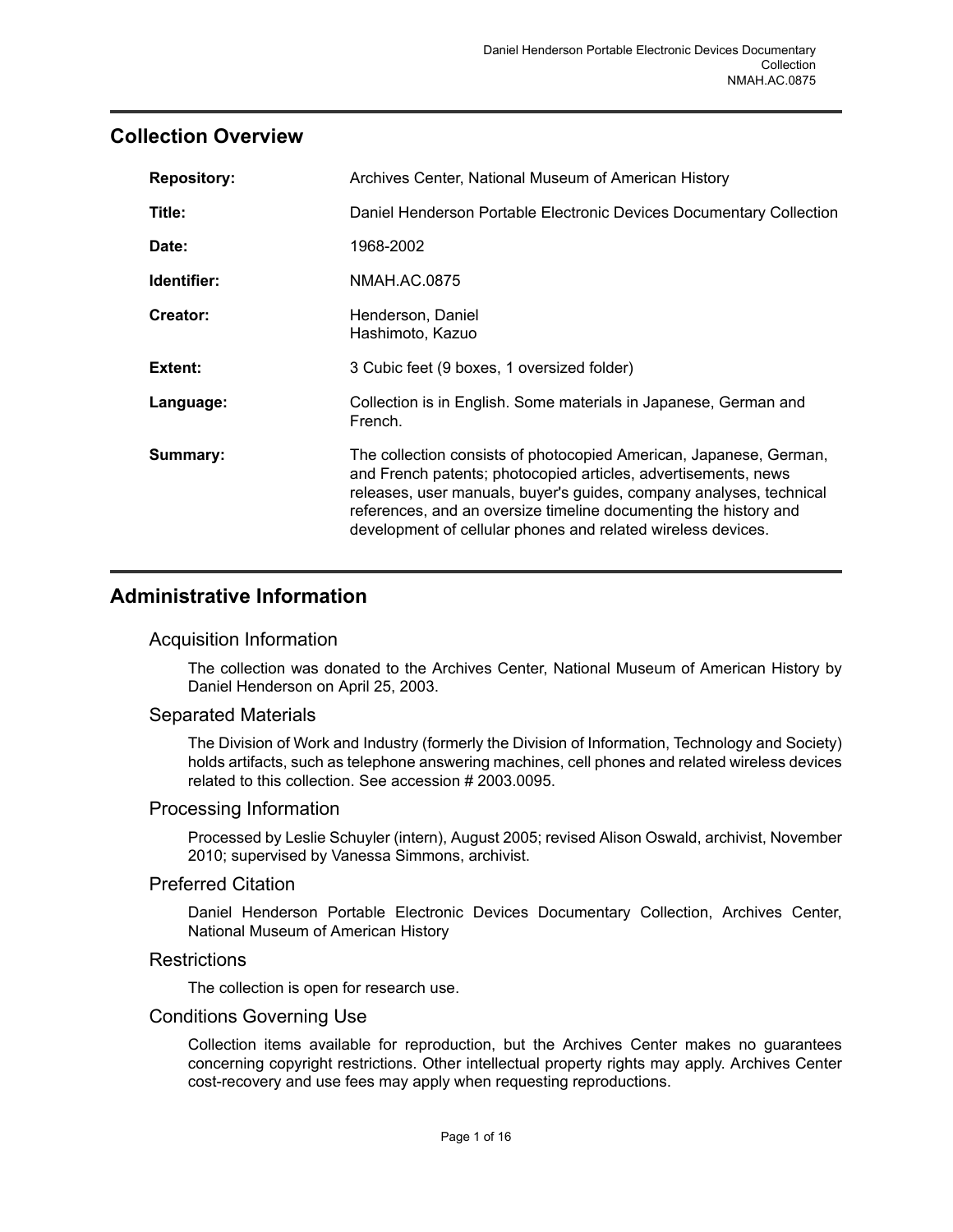### <span id="page-3-0"></span>**Biographical / Historical**

Dr. Kazuo Hashimoto, widely recognized as the father of the modern answering machine, was an inspired technologist who developed thousands of advancements in the field of telephony. Hashimoto registered over 1000 patents throughout the world, over 800 of which are related to the telephone answering device. In 1993, inventor Daniel Henderson became an apprentice of Hashimoto and worked with him on licensing, management issues, and infringement analysis. After Hashimoto's death in August 1995, Henderson turned his attention to ensuring that Hashimoto's work would be respected in the telecommunications and computer industries. In 1996, Henderson and Hashimoto's widow co-founded PhoneTel Communications, a company dedicated to protecting the patent portfolios of inventors including Hashimoto. By successfully licensing with nearly every telecommunications and computer company, Henderson made sure Hashimoto's work was respected and rewarded.

Henderson has broad experience in the creation, management, and licensing of intellectual property. He also holds numerous patents in telephony and communications. Henderson was formerly with IBM Corporation and received the "Distinguished Alumnus Award" from Southern Oregon University. Henderson worked with Jack Kilby, who received the Nobel Prize for Physics in 2000 for the invention of the world's first integrated circuit (IC) chip. At the time this collection was donated, Henderson presided over several companies including PhoneTel Patent Services, PhoneTel Communications, and Pinpoint Incorporated. Henderson's many ties to the New Jersey Institute of Technology (NJIT) include establishing the PhoneTel IE Inventions and Patents Fund, the PhoneTel Endowed Graduate Fellowship Fund, and involvement in creating a new course entitled "Inventions and Patents." He was the commencement speaker when NJIT first presented the Hashimoto Prize in 1998.

### <span id="page-3-1"></span>**Scope and Contents**

The collection consists of photocopied American, Japanese, German, and French patents; photocopied articles, advertisements, news releases, user manuals, buyer's guides, company analyses, technical references, and an oversize timeline. The collection provides documentation for 79 artifacts—including telephone answering machines, cellular phones, and related wireless devices—which Henderson donated to the museum's Electrical Collections holdings. Compiled by Henderson to accompany the artifacts, the materials document the history and development of cellular phones and related wireless devices. The materials are arranged into twelve series and reflect the original order in which Henderson created them. Henderson assembled books/binders of material with numeric dividers. There is no index nor is there a key to the four-letter alphabetical acronyms used in books four, eight and nine.

Series 1, Book One, 1977-1994; Series 2, Book Two, 1978-1995; and Series 3, Book Three, 1978-1995, contain photocopied American patents.

Series 4, Book Four, 1992-2002, is comprised of photocopied American patents divided into two separate arrangements: numerically from 300 to 363, and by four-letter code from DDTQ-DDUE.

Series 5, Book Five, 1979-2002, is comprised of photocopied American, French, German, and Japanese photocopied patents.

Series 6, Book Six, 1990-1995, consists of photocopied materials that include a Magic Cap catalog, a General Magic information pamphlet, English and Japanese articles, advertisements, press releases, buyer's guides, Telecomworldwire news releases, Telocator Network Paging Protocall (October 20, 1993), and Telocator Data Protocall (June 12, 1993).

Series 7, Book Seven, 1992-1995, includes a Telocator Alphanumeric Protocall (July 21, 1994), several technical references, articles, user's manuals, advertisements, Telecomworldwire news releases, and technical references.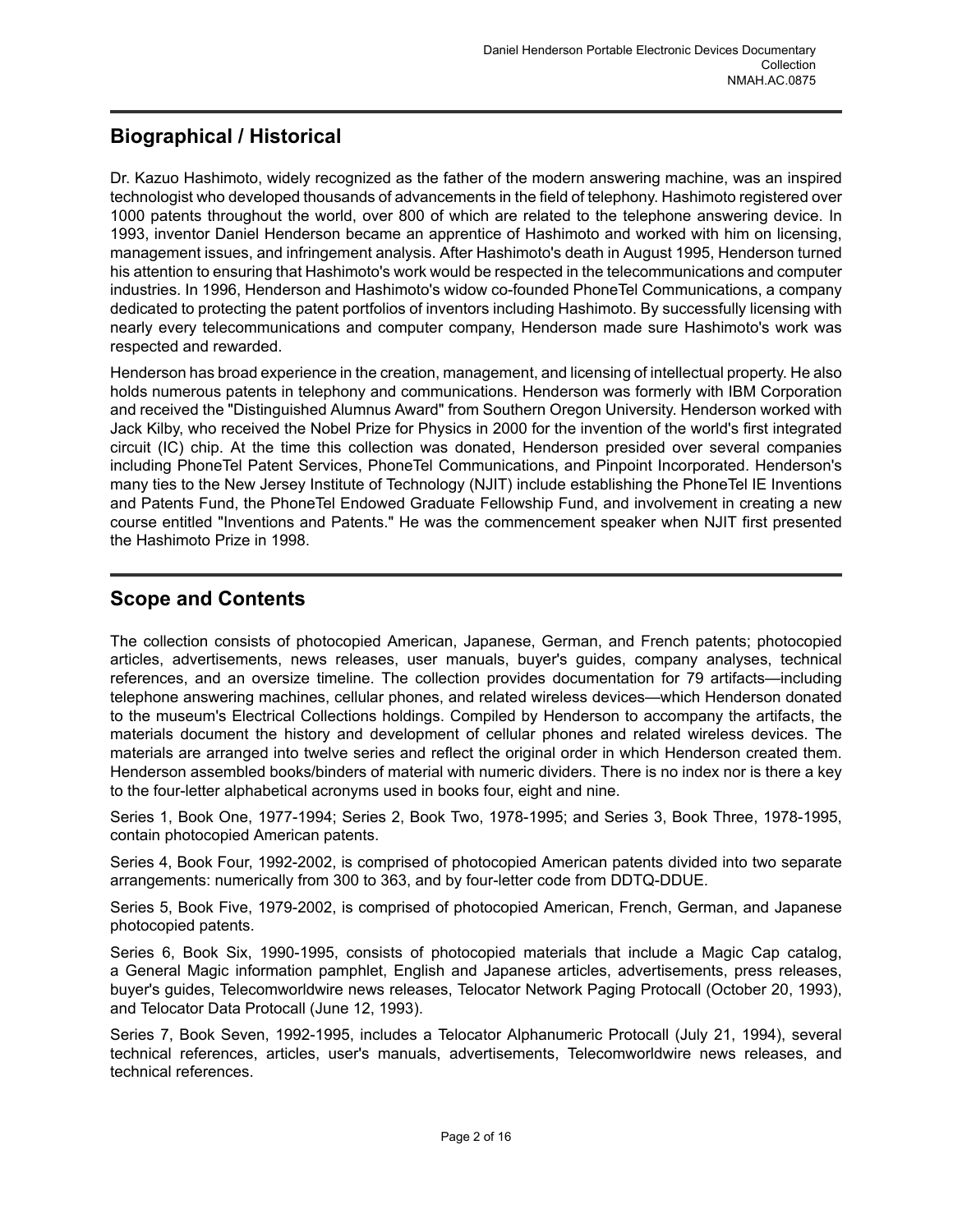Series 8, Book Eight, 1981-2002, is divided into sections according to four-letter codes. In the attached container listing, the files are arranged and listed according to Henderson's original order. Materials include photocopied articles, news releases, advertisements, and user manuals.

Series 9, Book Nine, 1991-2002, is divided into sections according to four-letter codes. In the attached container listing, the files are arranged and listed according to Henderson's original order, followed by unlabeled materials. The first two folders have coded labels; the last three do not. Records in Book Nine are comprised of photocopied articles, news releases, and buyer's guides, in addition to company analyses for WORLDCOM and Sprint.

Series 10, Book Ten, 1991-2002, is comprised of unlabeled materials including articles, advertisements, and news releases, in addition to a photocopy of US patent # 3,727,003.

Series 11, Book I-II, 1968-2002, is divided into sections according to four-letter codes which are dated and arranged chronologically. In the attached container listing, the files are arranged and listed according to Henderson's original order. Materials are comprised of color computer prints of significant people and devices; and photocopies of patents, articles, and advertisements. CD-ROM 875.3 contains some of the articles in PDF format.

Series 12, Timeline, 1968-2002, consists of the Converged Wireless Communications / Computing Device Development timeline which traces the chronological development of portable electronic devices. The oversized chart measures 90" by 50" and begins with the first answering machine and ends with "Smart Phones." The timeline includes scanned images of inventors, patents, advertisements, devices, and textual information. Copies of the time line in PDF format are available on CD ROMS 875.1-2.

Information from the above historical note came primarily from the PhoneTel Communications website located at http://www.phonetel.com.

#### <span id="page-4-0"></span>**Arrangement**

The collection is arranged into twelve series.

Series 1, Book One, 1977-1994 Series 2, Book Two, 1978-1995

Series 3, Book Three, 1978-1995

Series 4, Book Four, 1992-2002

Series 5, Book Five, 1979-2002

Series 6, Book Six, 1990-1995

Series 7, Book Seven, 1992-1995

Series 8, Book Eight, 1981-2002

Series 9, Book Nine, 1991-2002

Series 10, Book Ten, 1991-2002

Series 11, Book I-II, 1968-2002

Series 12, Timeline materials, 1968-2002

#### <span id="page-4-1"></span>Names and Subject Terms

This collection is indexed in the online catalog of the Smithsonian Institution under the following terms: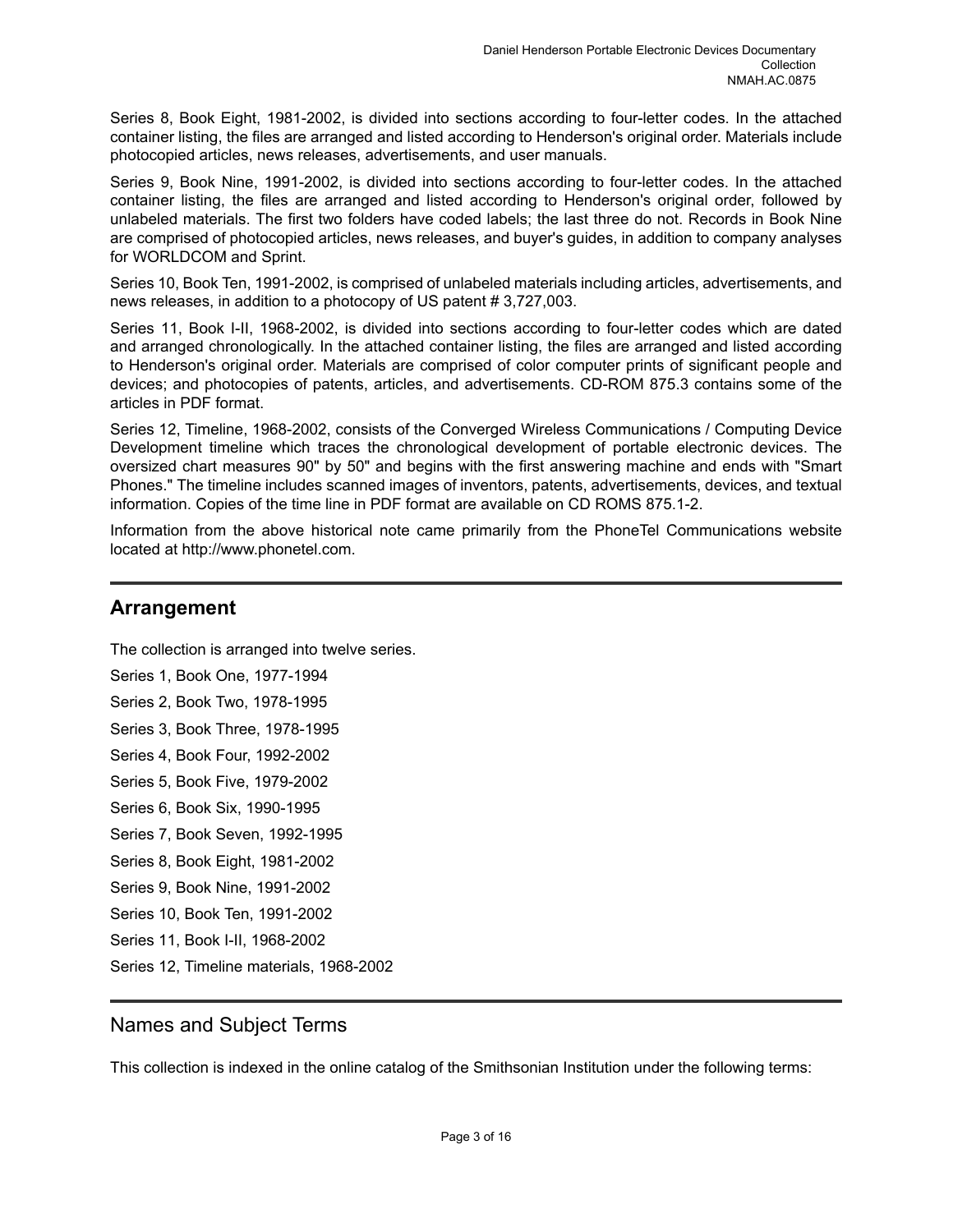Subjects:

Cellular telephone equipment industry Inventions -- 20th century Inventors -- 1950-2000 Telephone answering and recording equipment industry telephone -- Equipment and supplies telephone -- History

Types of Materials:

Articles Manuals Patents -- 20th century Photocopies Press releases Technical notes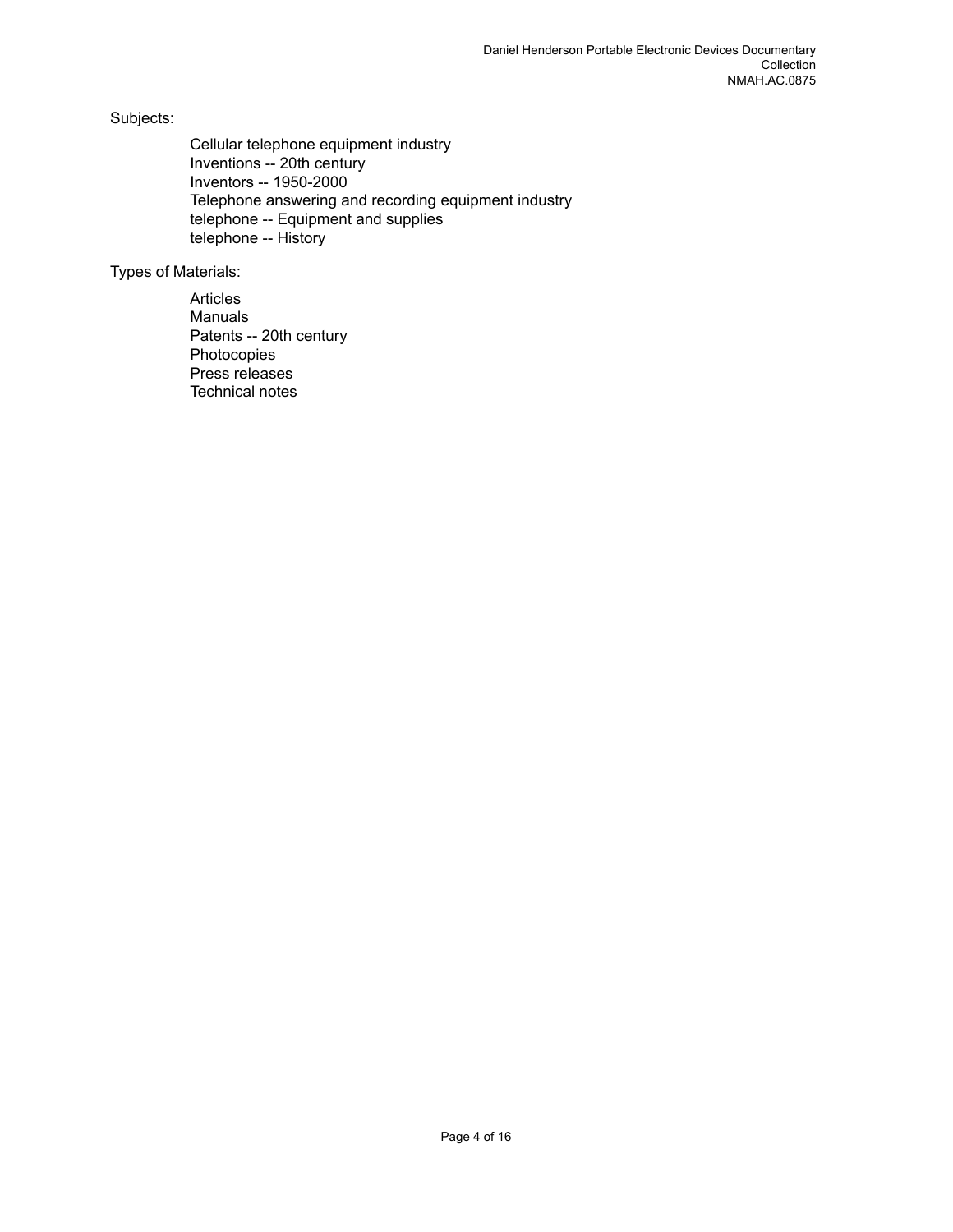### <span id="page-6-0"></span>**Container Listing**

<span id="page-6-1"></span>Series 1: Book One (Photocopied American patents), 1977-1994

| Box 1, Folder 1 | 1-10, 1977-1994 |
|-----------------|-----------------|
|                 |                 |

Box 1, Folder 2 11-20, 1979-1994

Box 1, Folder 3 21-30, 1979-1992

Box 1, Folder 4 31-36, 1986-1994

Box 1, Folder 5 37-46, 1981-1993

Box 1, Folder 6 47-50, 1988-1994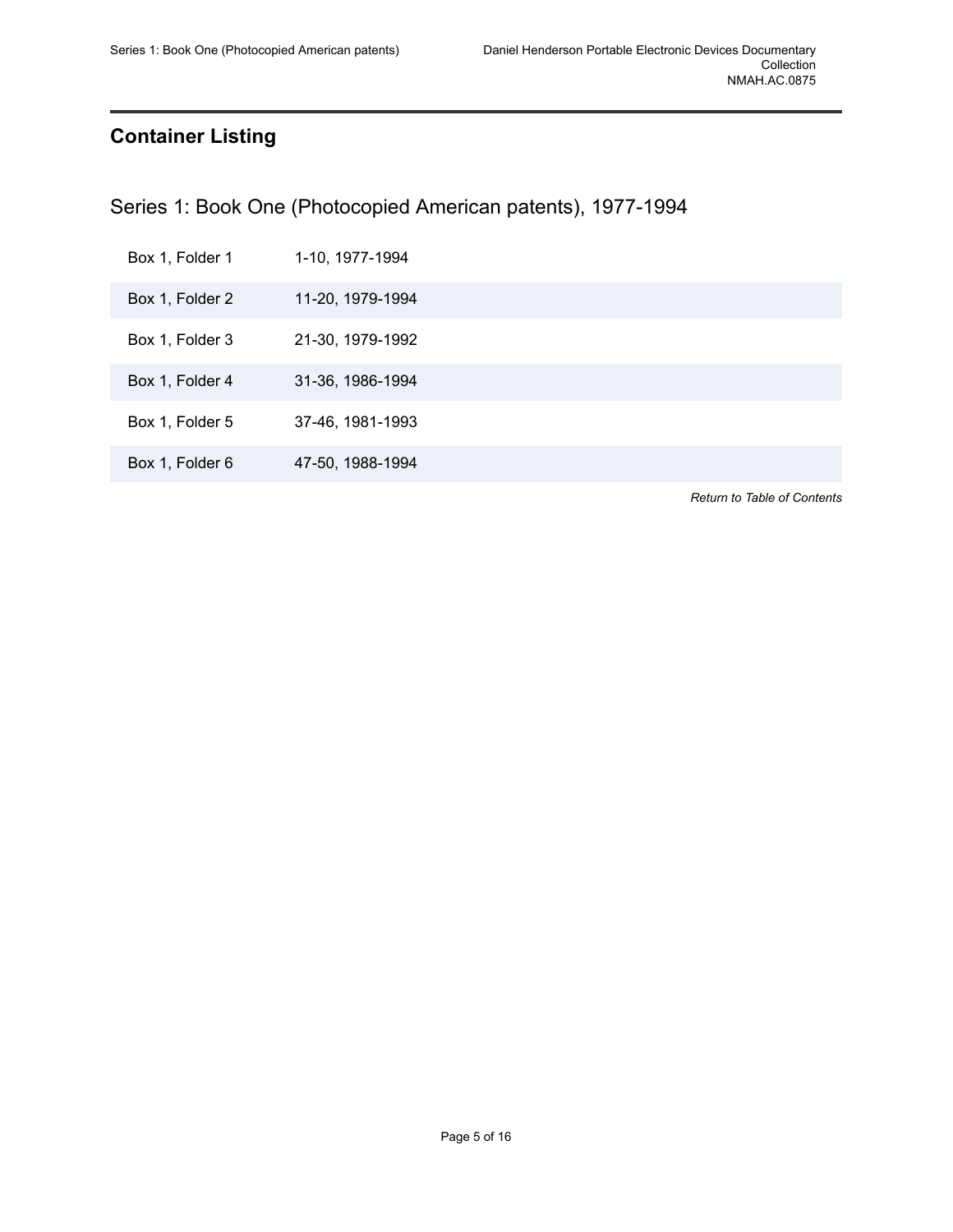# <span id="page-7-0"></span>Series 2: Book Two (Photocopied American patents), 1978-1995

| Box 2, Folder 1 | 51-64, 1978-1995  |
|-----------------|-------------------|
| Box 2, Folder 2 | 65-66, 1986       |
| Box 2, Folder 3 | 67-75, 1978-1993  |
| Box 2, Folder 4 | 76-85, 1978-1994  |
| Box 2, Folder 5 | 86-96, 1988-1994  |
| Box 2, Folder 6 | 97-100, 1990-1992 |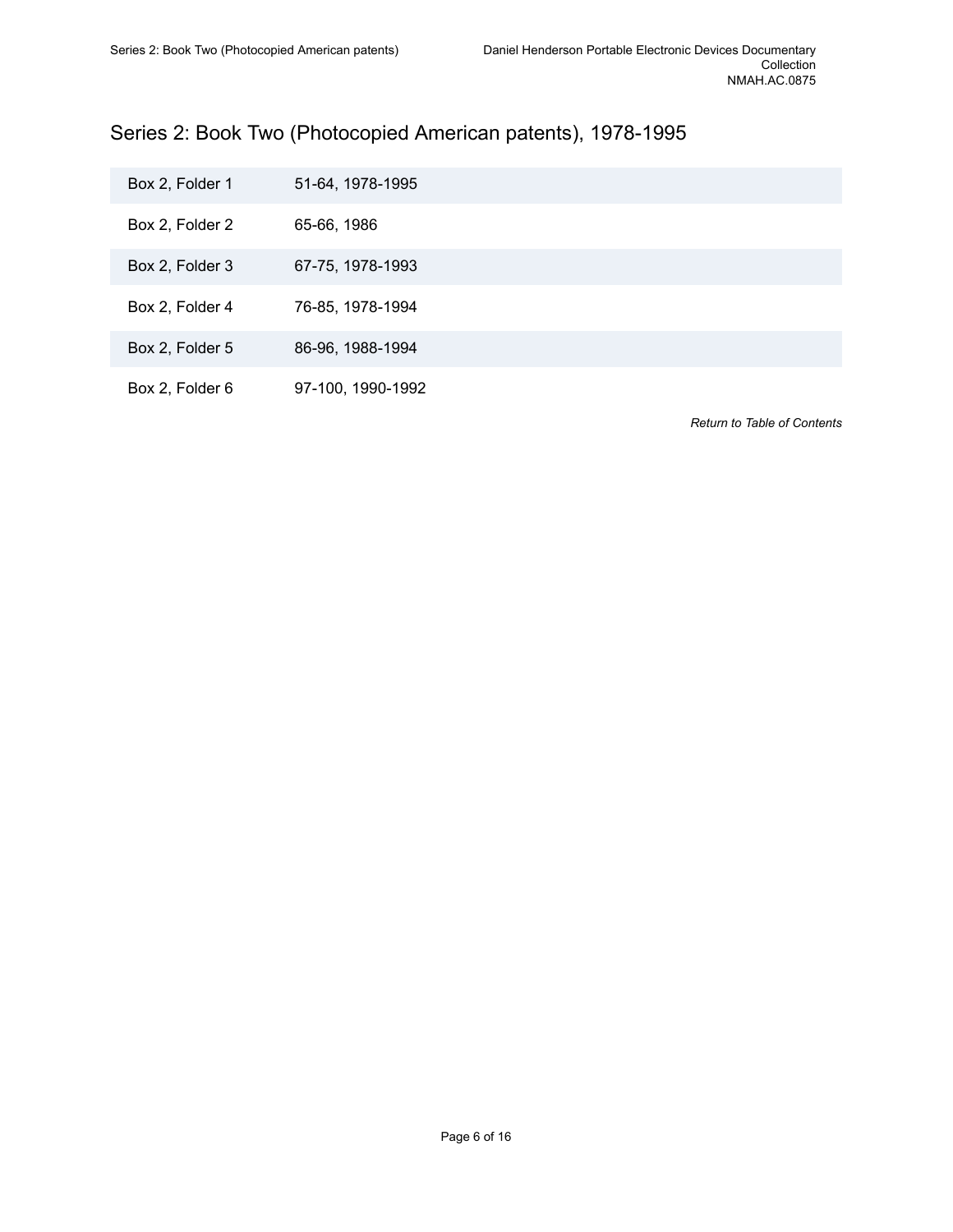# <span id="page-8-0"></span>Series 3: Book Three (Photocopied American patents), 1978-1995

| Box 3, Folder 1 | 101-110, 1982-1994 |
|-----------------|--------------------|
| Box 3, Folder 2 | 111-118, 1978-1993 |
| Box 3, Folder 3 | 119-124, 1979-1993 |
| Box 3, Folder 4 | 125-131, 1986-1995 |
| Box 3, Folder 5 | 132-147, 1983-1993 |
| Box 3, Folder 6 | 148-152, 1984-1992 |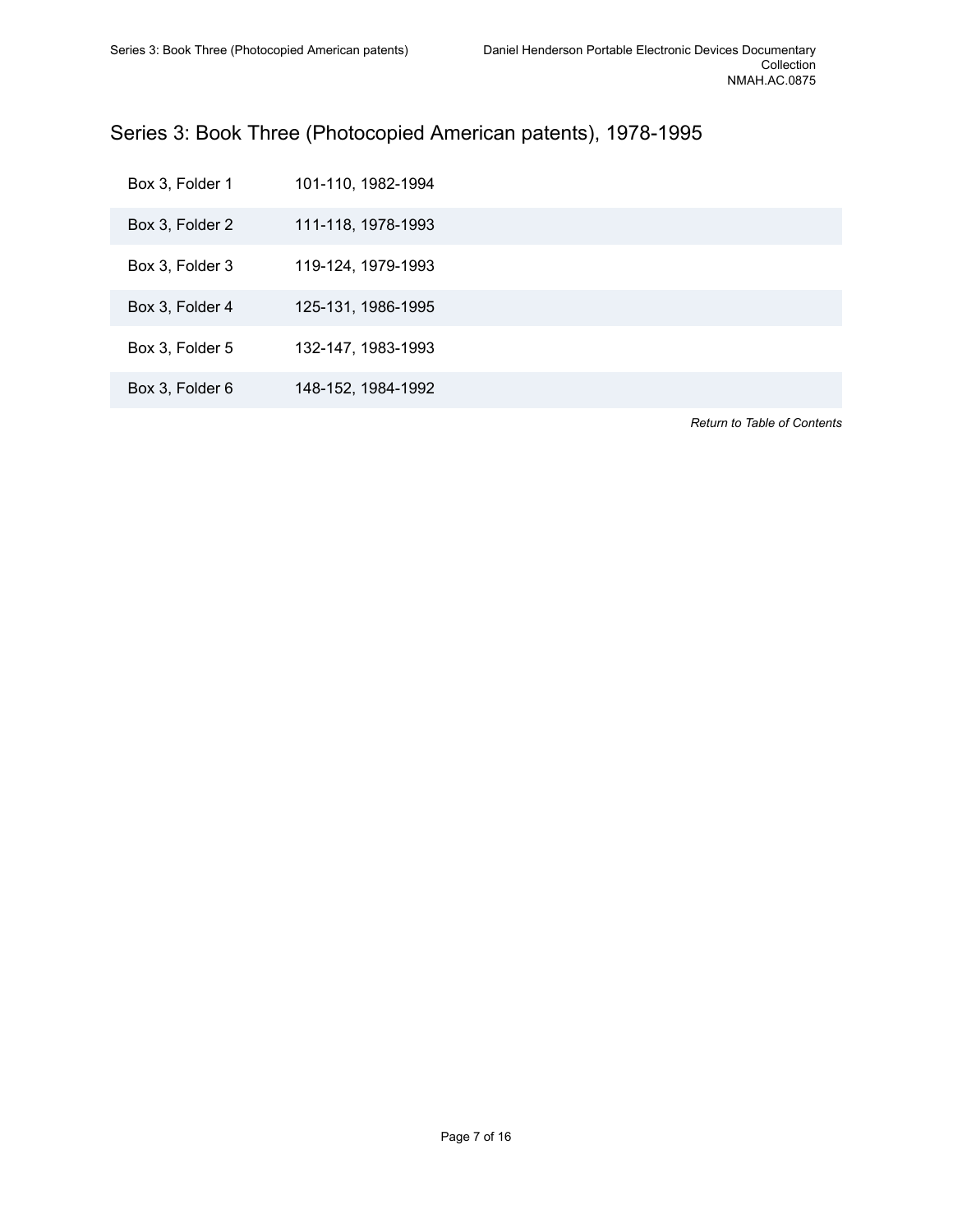# <span id="page-9-0"></span>Series 4: Book Four (Photocopied American patents), 1992-2002

| Box 4, Folder 1 | 300-307, 1994-1996      |
|-----------------|-------------------------|
| Box 4, Folder 2 | 308-315, 1992-1996      |
| Box 4, Folder 3 | 316-320; 363, 1995-0996 |
| Box 4, Folder 4 | DDTQ-DDUB, 1992-2002    |
| Box 4, Folder 5 | DDUC-DDUE, 1996-1999    |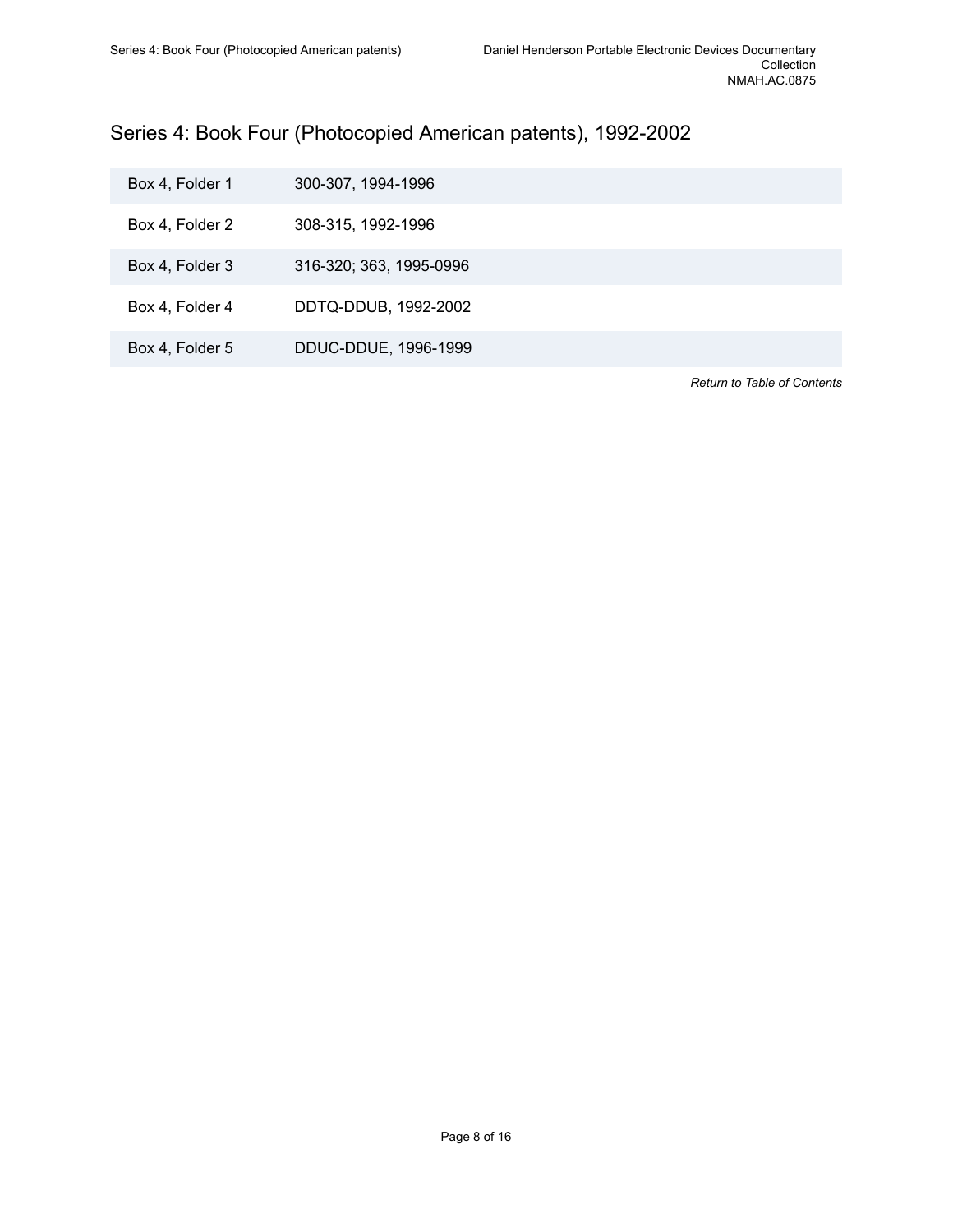<span id="page-10-0"></span>Series 5: Book Five (Photocopied American, French, German, and Japanese patents), 1979-2002

| Box 4, Folder 6 | 153-185, 1979-2002 |
|-----------------|--------------------|
| Box 5, Folder 1 | 272-281, 1994-1996 |
| Box 5, Folder 2 | 282-290, 1995-1996 |
| Box 5, Folder 3 | 291-299, 1994-1996 |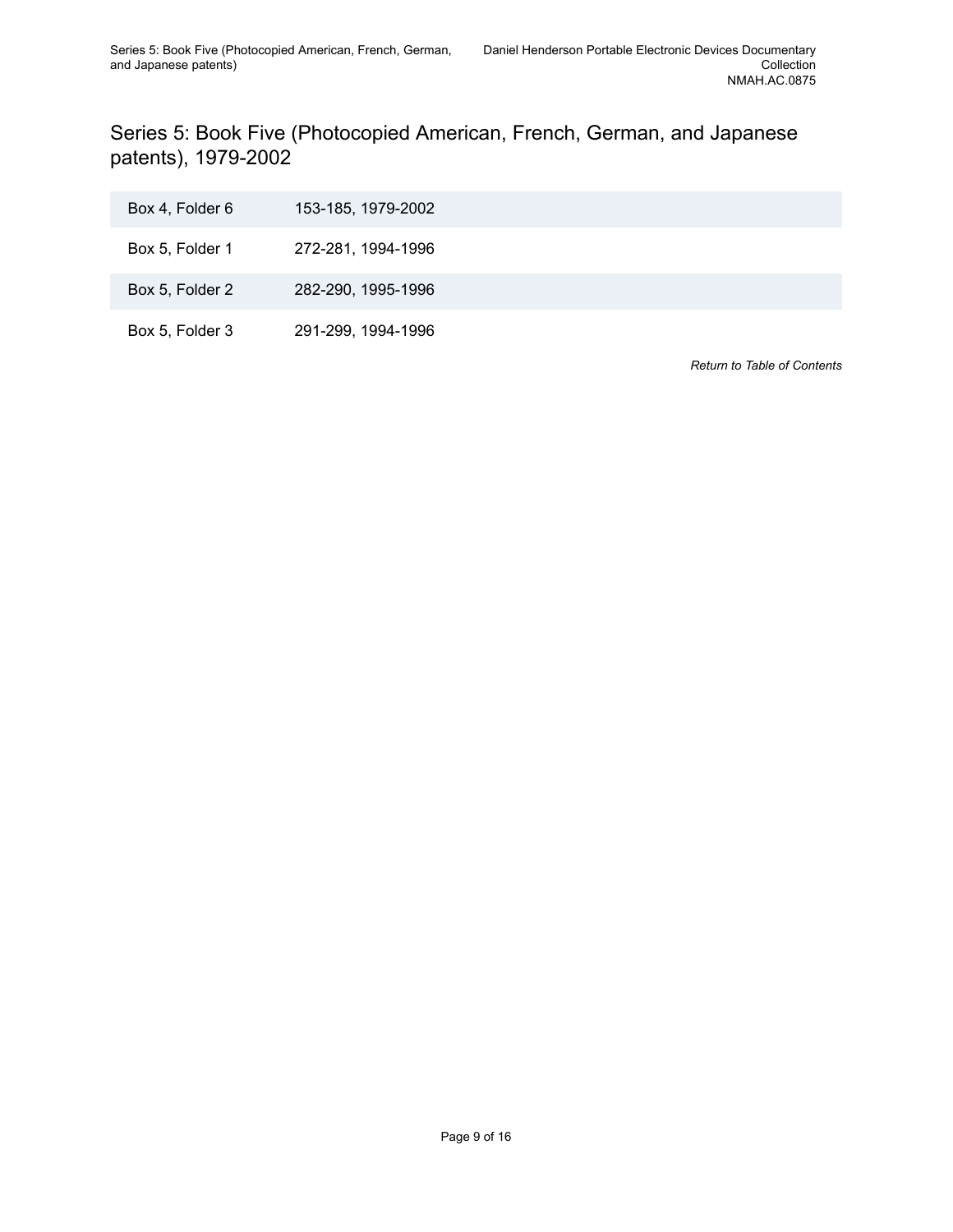# <span id="page-11-0"></span>Series 6: Book Six, 1990-1995

| Box 5, Folder 4 | 186-193, 1993-1995 |
|-----------------|--------------------|
| Box 5, Folder 5 | 194-211, 1992-1994 |
| Box 6, Folder 1 | 212-239, 1990-1994 |
| Box 6, Folder 2 | 240, 1993          |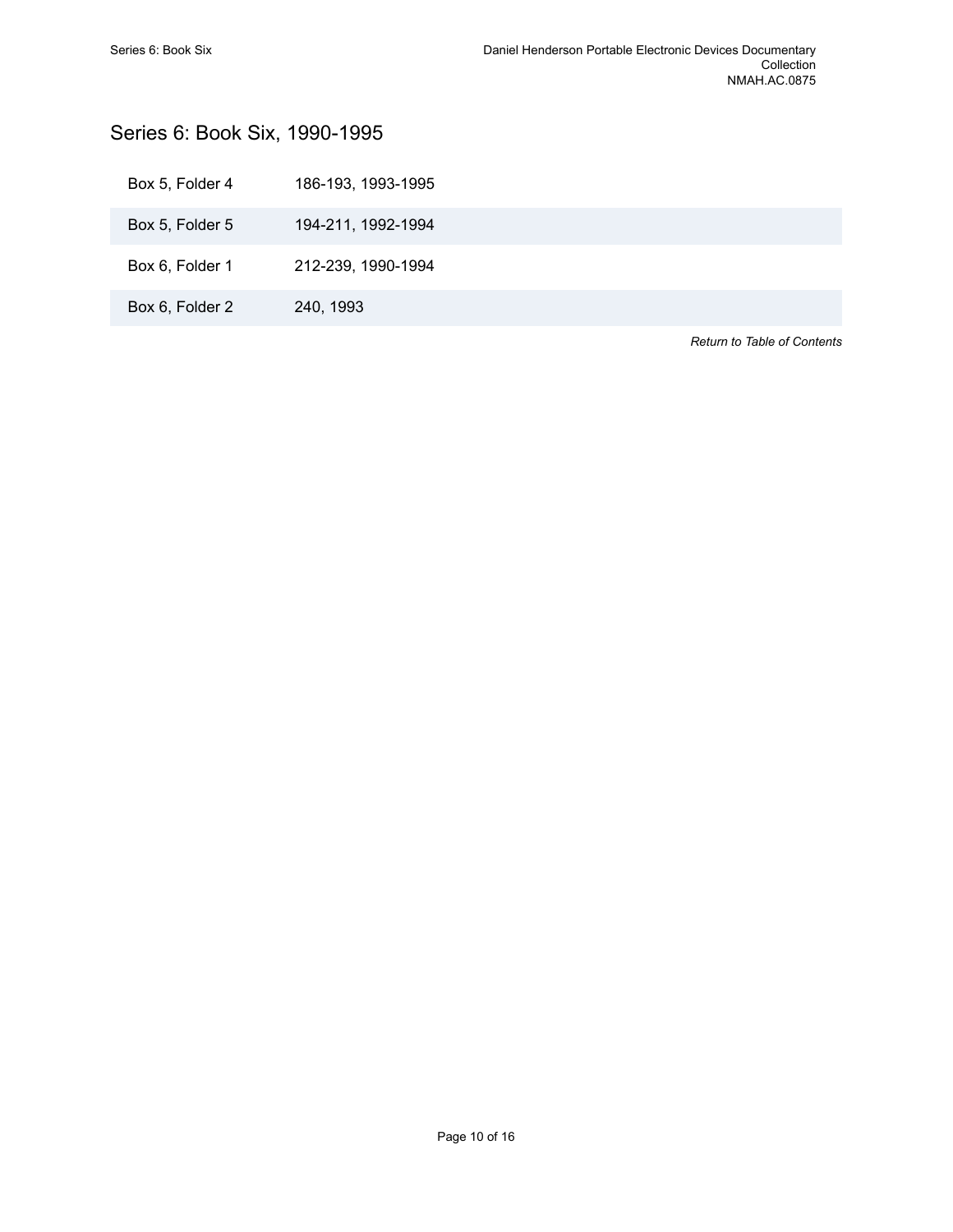# <span id="page-12-0"></span>Series 7: Book Seven, 1992-1995

| Box 6, Folder 3 | 241-249, 1992-1994 |
|-----------------|--------------------|
|                 |                    |

Box 6, Folder 4 250-264, 1992-1995

Box 6, Folder 5 265, 1994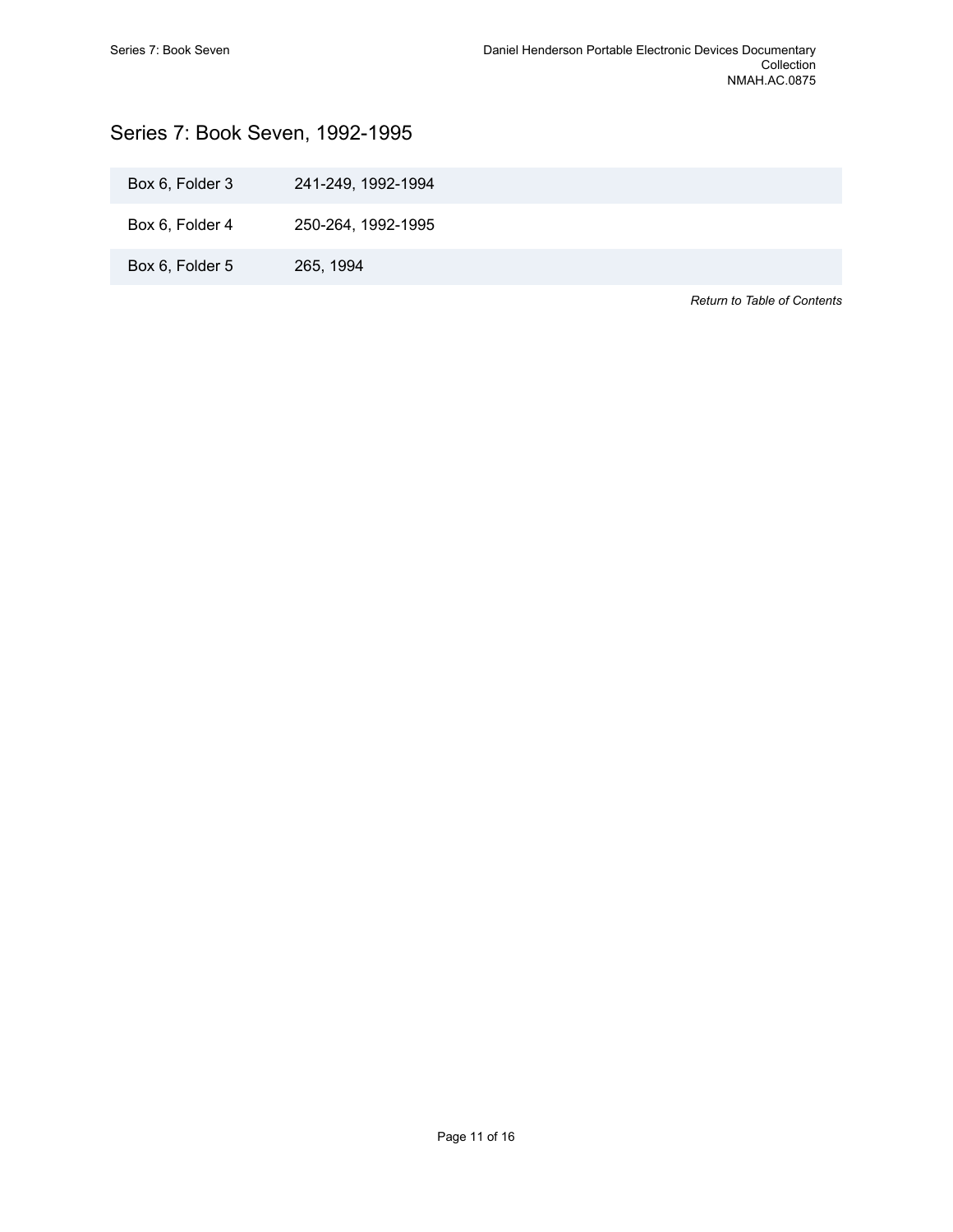# <span id="page-13-0"></span>Series 8: Book Eight, 1981-2002

| Box 6, Folder 6 | DDAK, DDAD, ABEM, ABEB, ABEC, ABDZ, ABCI, AAHO, AAEV, AACA,<br>DDAS, DDAQ, DDAD, ABDR, ABDL, ABDG, ABDF, ABBT, ABBA, ABAR,<br>AAXO, AAVL, AAVE, AAVD, AAMD, AALL, AALI, AAHH, AAGD, AAFW,<br>AAFV, DDOQ, DDNB, DDOL, 1995-2002                         |
|-----------------|--------------------------------------------------------------------------------------------------------------------------------------------------------------------------------------------------------------------------------------------------------|
| Box 7, Folder 1 | DDMS, DDJW, DDJU, DDJT, DDJP, DDJQ, DDJP, DDJN, DDJL, DDJI, DDJH,<br>DDIA, DDHZ, DDHV, DDHS, DDHO, DDHK, DDGI, DDFR, DDFD, DDEV,<br>DDEF, DDEB, DDCS, DDCJ, DDCH, DDAV, DDAS, DDAL, DDPJ, DDOP,<br>DDNY, DDNX, DDNW, DDMY, DDMX, DDMF, DDME, 1994-2002 |
| Box 7. Folder 2 | DDMD, DDMC, DDMB, DDMA, DDLZ, DDLY, DDLX, DDKS, DDKN, DDKB,<br>DDKA, DDJZ, DDJD, DDII, DDIH, DDHS, DDHR, DDEG, DDDM, DDBX,<br>ABEF, ABCT, ABCP, ABAR, 1993-2002                                                                                        |
| Box 7, Folder 3 | ABAQ, ABAJ, ABAI, AAXL, AALB, AAFE, AADW, DDOK, DDNL, DDMV,<br>DDMO, DDMI, DDLQ, DDLK, DDLE, DDLD, DDKJ, DDKH, DDKC, DDJX,<br>DDJC, DDJA, DDIV, DDHR, DDHP, DDHN, 1981-2002                                                                            |
| Box 7, Folder 4 | DDHL, DDHF, DDHE, DDGX, DDGW, DDGU, DDGN, DDGG, DDFX, DDFV,<br>DDEK, DDEU, DDDR, DDCG, DDCB, DDBX, DDBB, 1992-2002                                                                                                                                     |
|                 |                                                                                                                                                                                                                                                        |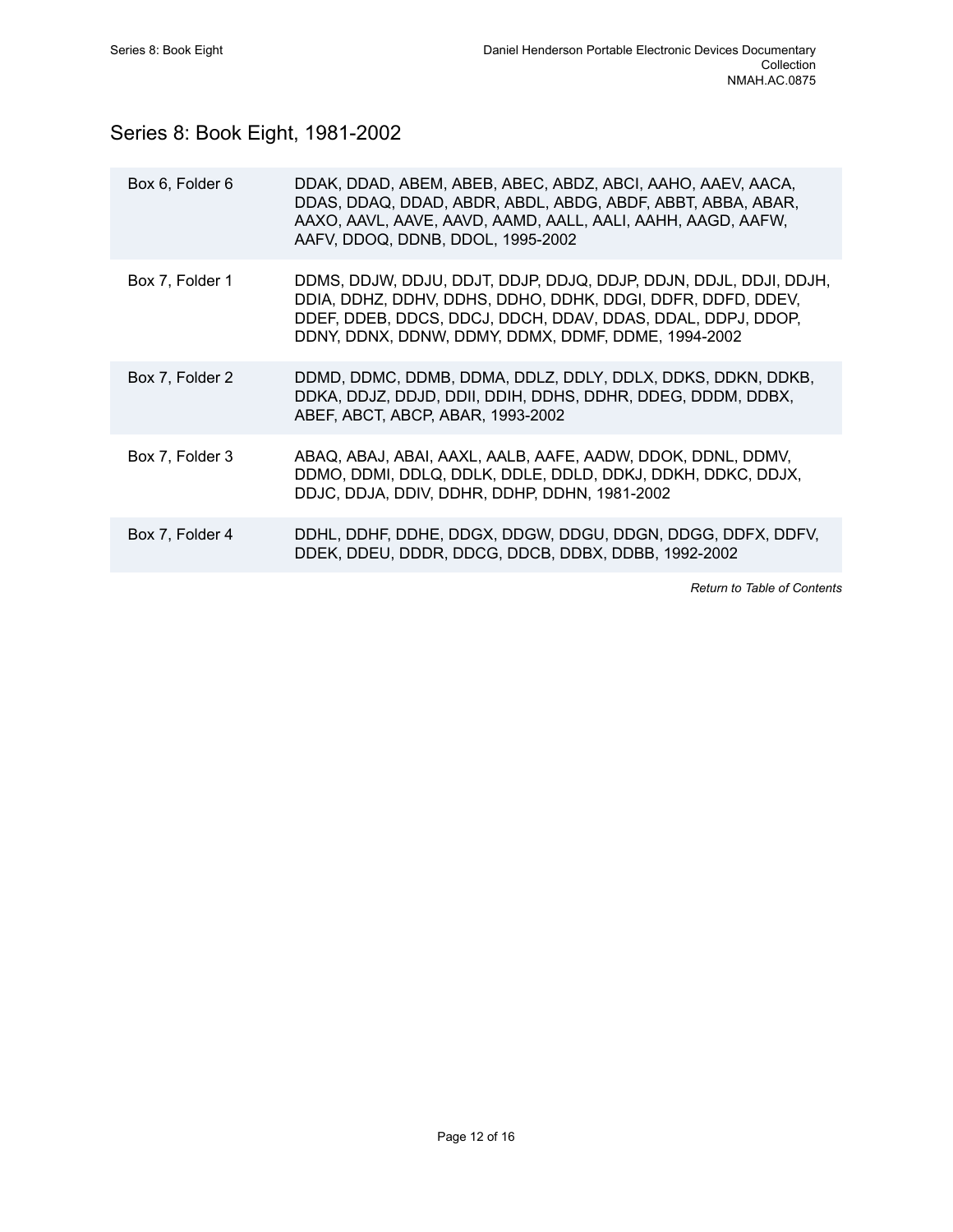# <span id="page-14-0"></span>Series 9: Book Nine, 1991-2002

| Box 7, Folder 5 | JP-JU; AABT-AABZ; AACA-AACK; and AADI-AADM, 1991-1996 |
|-----------------|-------------------------------------------------------|
| Box 7, Folder 6 | AADN-AADP; AAAL; AAAH; KN-KP; KV, 1991-2002           |
| Box 8, Folder 1 | Unlabeled Materials, 1992-2002                        |
| Box 8, Folder 2 | Unlabeled Materials, 2001                             |
| Box 8, Folder 3 | Unlabeled Materials, 1993-2002                        |
| Box 8, Folder 4 | Unlabeled Materials, 1993-2002                        |
| Box 8, Folder 5 | Unlabeled Materials, 1992-2002                        |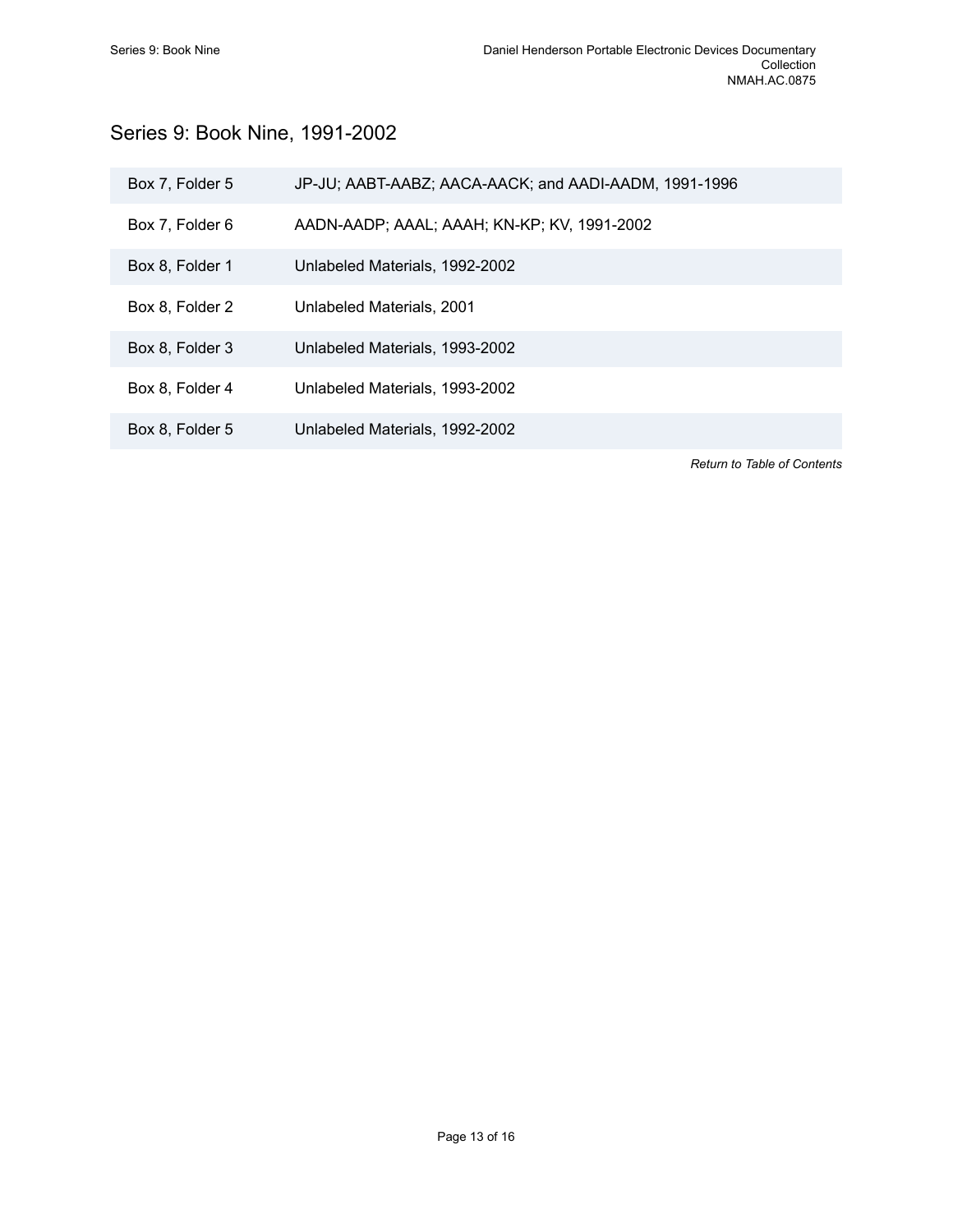# <span id="page-15-0"></span>Series 10: Book Ten, 1991-2002

| Box 8, Folder 6 | Unlabeled Materials, 1991-2002 |                             |
|-----------------|--------------------------------|-----------------------------|
| Box 9, Folder 1 | Unlabeled Materials, 1973-2002 |                             |
| Box 9, Folder 2 | Unlabeled Materials, 1995-2002 |                             |
|                 |                                | Return to Table of Contents |

Page 14 of 16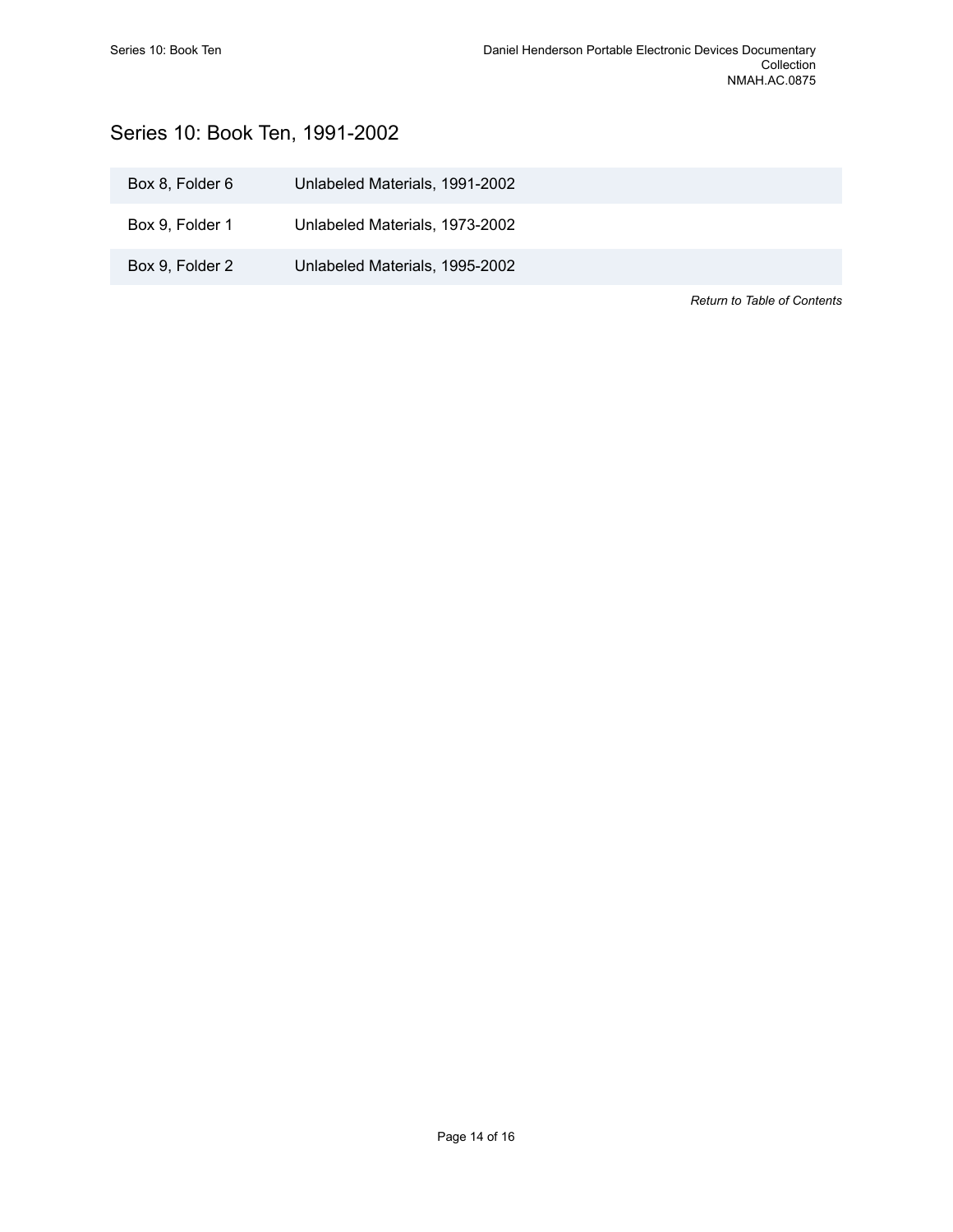# <span id="page-16-0"></span>Series 11: Books I-II, 1968-1993

| Box 9, Folder 3 | 1968 DDUF & DDUG; 1973 DDHU, DDUI, EAAB; 1976 EAAC, DDQU, DDRL;<br>1977 EACV; 1981 DDLD; 1987 EAAG; 1987 EAAA & EACP; 1989 DDQU<br>& DDRL; 1987 EAAH; 1989 EAAI; 1989 EACW & EACX; 1992 DDUJ; 1992<br>DDGX; 1992 DDPV; 1992 EACS; 1992 DDIR & DDGJ; 1992 DDKZ & EACY;<br>1992 EAAK, EAAL, EAAM, EAAJ, EAAO, EAAN; 1992 DDUK; 1993 EADE;<br>1993 AAFV; 1993 DDQS & DDBX; 1993 EADF; 1993 DDGX; 1993 DDRM<br>& DDHF; 1993 DDQW & DDFY; 1993 DDGW; 1993 DDQZ & DDPX; 1993<br><b>DDQT &amp; DDGJ</b>                                                                                                                                                                 |
|-----------------|------------------------------------------------------------------------------------------------------------------------------------------------------------------------------------------------------------------------------------------------------------------------------------------------------------------------------------------------------------------------------------------------------------------------------------------------------------------------------------------------------------------------------------------------------------------------------------------------------------------------------------------------------------------|
| Box 9, Folder 4 | 1993 DDQW & DDFY; 1993 DDGM; 1993 EAAQ; 1993 DDQN; 1993 DDRP,<br>EAAV, EAAR, EAAP, EAAS; 1993 EAAT; 1994 AAFW; 1994 EAAW, EAAX,<br>EABG, EAAY, EAAZ, EABH; 1994 DDRA, AAMD, HH; 1994 AALI & DDRC;<br>1994 DDRE & DDBU; 1994 DDQP; 1994 EABD, EABA, DDRO, EABA, EABF;<br>1994 DDRD; 1994 DDRB; 1994 EABB, EAAW, EABC; 1994 DDGN; 1994<br>DDAZ; 1995 DDRF & DDBT; 1995 DDRG, DDGR, DDIO, DDIN; 1995 DDRI,<br>DDFZ, DDGD, DDHH; 1995 EABO; 1995 DDHE; 1995 AAVL                                                                                                                                                                                                     |
| Box 9, Folder 5 | 1995 DDGL; 1995 ABAN; 1995 DDHP; 1995 EADD; 1995 DDQK & DDRH;<br>1995 EABM, EABN, EABP, EABS; 1995 EABQ, EABT, EABR, EABU; 1996<br>EADB, DDRQ, EADC; 1996 DDSE; 1996 DDRJ & DDHN; 1996 DDRK &<br>DDHJ; 1996 AAVL, EABV, EABZ; 1996 DDQL; 1996 DDRR & DDIK; 1996<br>EACA, EABW, EACA, EACB, EABX, EABY; 1996 EAOC; 1997 DDRU; 1997<br>DDQR; 1997 DDPZ; 1997 ABBH; 1997 EACC, EACD, EACE, EACO, EACF;<br>1998 EACG, EACH, EACI, EACJ, EACK, EACM; 1998 ABEA (empty); 1998<br>DDRT; 1998 DDIJ; 1998 DDRU; 1998 DDAP; 1999 EACL & EACN; 2000<br>DDRZ; 2000 DDRV & ABBB; 2000 EABL; 2001 ABFA; 2001 EADG; 2002<br>DDRX; 2002 EACT; 2002 DDGM & DDCH; 2002 DDRW & DDCF |